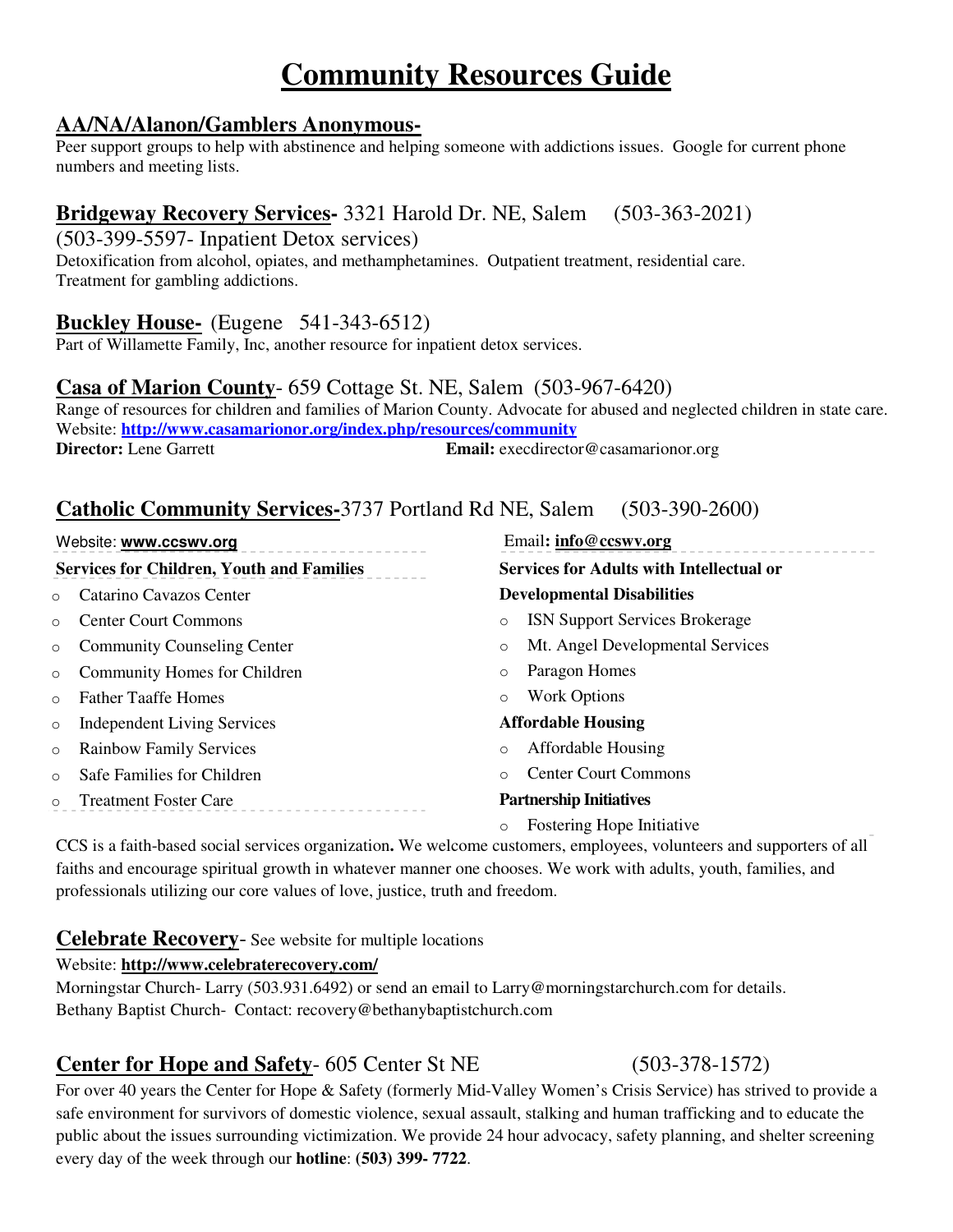## **Compassionate Friends-** 503-743-3930

#### Website: **http://www.salemtcf.org/** Email: **info@salemtcf.org**

The Compassionate Friends of Salem (Salem TCF) is open to all families in Marion-Polk counties and surrounding areas that have experienced the death of a child from any cause, at any age, from pre-birth to adulthood. Salem TCF is a selfhelp support organization that assists bereaved family members toward the positive resolution of grief following the death of a child. Meetings take place at Ike Box, 299 Cottage St. Ne, Salem. Monthly meetings are held on the 3<sup>rd</sup> Tuesday from 6:30pm to 8:00pm.

## **Confident Kids** - (Salem Alliance Church- 503.581.2129)

A support and recovery program designed to help families develop skills for healthy living. Five units help children learn skills for living successfully in high stress situations. FOR ANY QUESTIONS contact Cindy Hayden, x210 or chayden@salemalliance.org

## **Congregations Helping People-** 600 State St, Salem (503) 391-4365

#### Website: **http://www.chpsalem.org** Email: **staff@chpsalem.org**

Congregations Helping People is an expanding group of Salem churches that have come together to combine resources and work cooperatively to help people in need. CHP provides experienced, qualified social workers assisted by caring volunteers, to link people with the right resources to address their immediate and long-term needs. When those resources do not exist, or the person doesn't qualify, CHP may be able to provide direct assistance. Hours are M-W-Th 9-2 and T 11:30-2. People are served on a first-come-first-serve basis, and are encouraged to arrive early. People must apply in person, and need paperwork providing information on the income coming into the household.

## **Crime Victim's Service Division-** 503-378-5348

http://www.doj.state.or.us/victims/pages/contact.aspx **Email: cvsd.email@doj.state.or.us**

- Address Confidentiality Program
- Crime Victim's Compensation Program
- Crime Victim's Rights
- Post-Conviction Advocacy Program
- Sexual Assault Victims' Emergency Medical Response (SAVE) Fund

## **Crisis & Information Hotline**- 694 Church St NE (503.581.5535)

A 24-hr phone service, under Northwest Human Services, that provides crisis counseling and information on community services.

## **Employment Network- (Via Salem Alliance Church)**

Website: **http://www.salemalliance.org/resources/employment-network**

Email: **gbergman@salemalliance.org** 

Employment Network seeks to reach out to people in employment transition, helping prepare them to find new employment and spiritual hope and health in Christ during this journey.

# **EASA (Marion County 503-576-4600 Polk County 503-623-1886 or go to EASA website**

Range of services for youth/young adults experiencing first break psychosis.

## **FACTOregon**- **13455 SE 97th Ave., Clackamas, OR 97015 (503) 786-6082**

Website: **http://factoregon.org** Email**: info@FACToregon.org**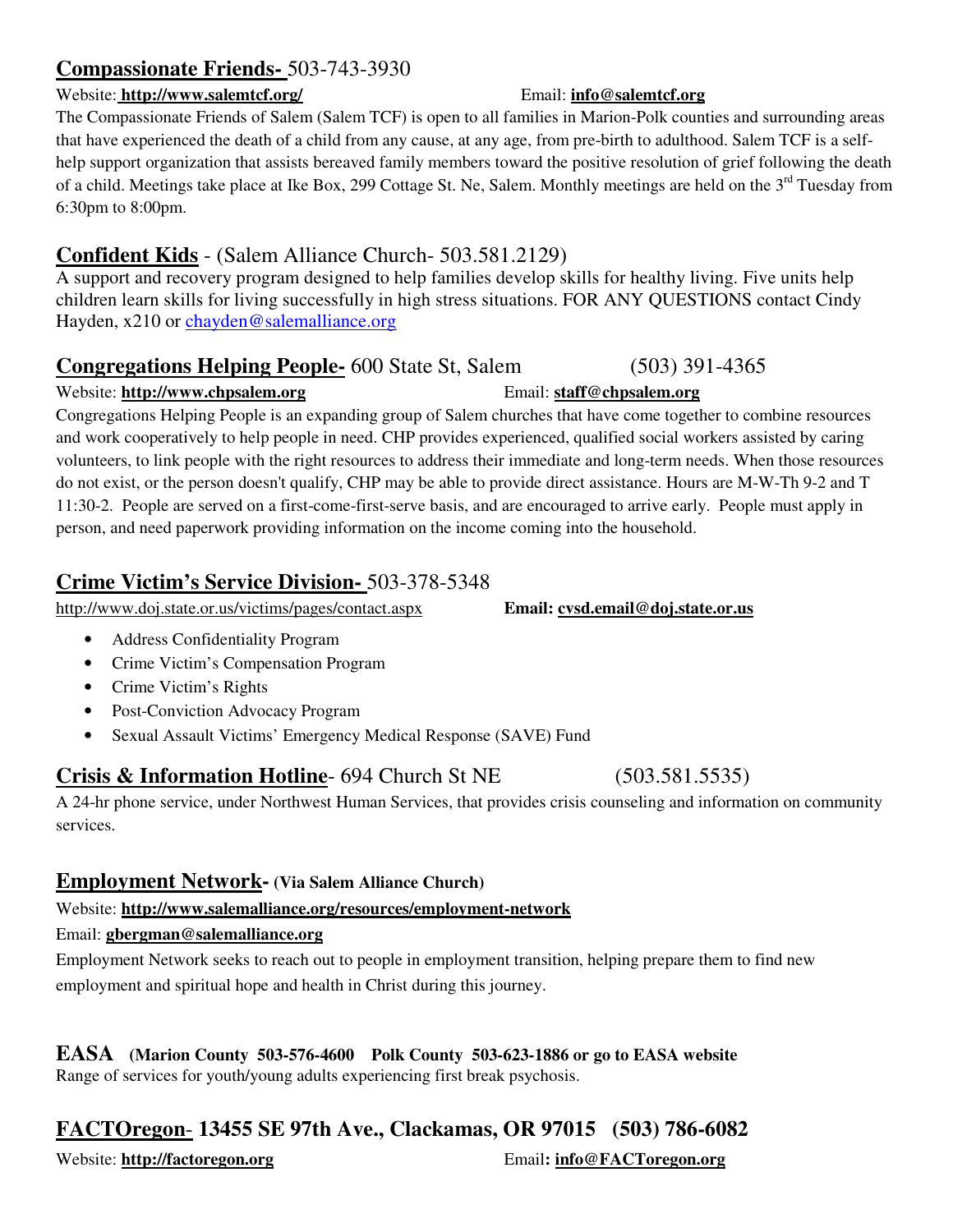FACT is a family leadership organization based in Oregon for individuals and their families experiencing disability, working collaboratively to facilitate positive change in policies, systems, and attitudes, through family support, advocacy, and partnerships.

## **Family Building Blocks- 2425 Lancaster Dr. NE (503-566-2132 )**

#### Website: **http://www.familybuildingblocks.org/**

We serve families with infants and young children who are struggling with difficult life circumstances. Our goal is to provide early intervention that builds successful and resilient children, strengthens parents, and preserves families through an array of comprehensive and integrated early childhood and therapeutic family support services.

- Therapeutic Classroom
- Family Nights
- Parent Education
- Parent-Child Play Groups
- Respite Care
- Clothes Closet & Food Pantry
- Referrals to Community Resources

#### **Free Medical Clinic-** 1300 Broadway St Ne, Ste #104 **(503-990-8772)**  Medical and mental health clinics available at no charge.

## **Free Mental Health Clinic-** 3850 Portland Road NE **(503-689-1575)**

Free counseling for un-insured adults

## **Gentiva Hospice-** 2925 River Rd S, Salem, OR 97302 **(503-315-1003)**

Hospice care resources Website: **http://www.gentiva.com/index.php**

# **Helping Hands**- 1755 13th Street SE **(503-364-9936)**

Website: **http://helpinghands-salem.org/** Email: **clothinghelp@comcast.net** 

• **Clothes That Work-** Providing clothing for jobs and interviews free of charge **To make an appointment:** Call Helping Hands Resources at 503-364-9936 and ask for Penny.

#### **Outreach to Victims of Domestic Violence**

- **The PEARLS (Personal Empowerment for Achieving Real Lasting Security)** project is a collaborative program funded by the United Way of Mid-Willamette Valley. Our project partners are Mid-Valley Women's Crisis Center and the St. Francis Shelter.Helping Hands provides clothing assistance to victims and their children while they are living in shelter.
- When the victim stabilizes and is ready to move to an independent living situation (apartment), Helping Hands provides a "move in kit" which includes all necessary kitchen items (cookware, dishes, cups, glasses, silverware) as well as bedding for all the family members.
- PEARLS clients are always welcome to shop at Helping Hands for their clothing needs, as well as for their children.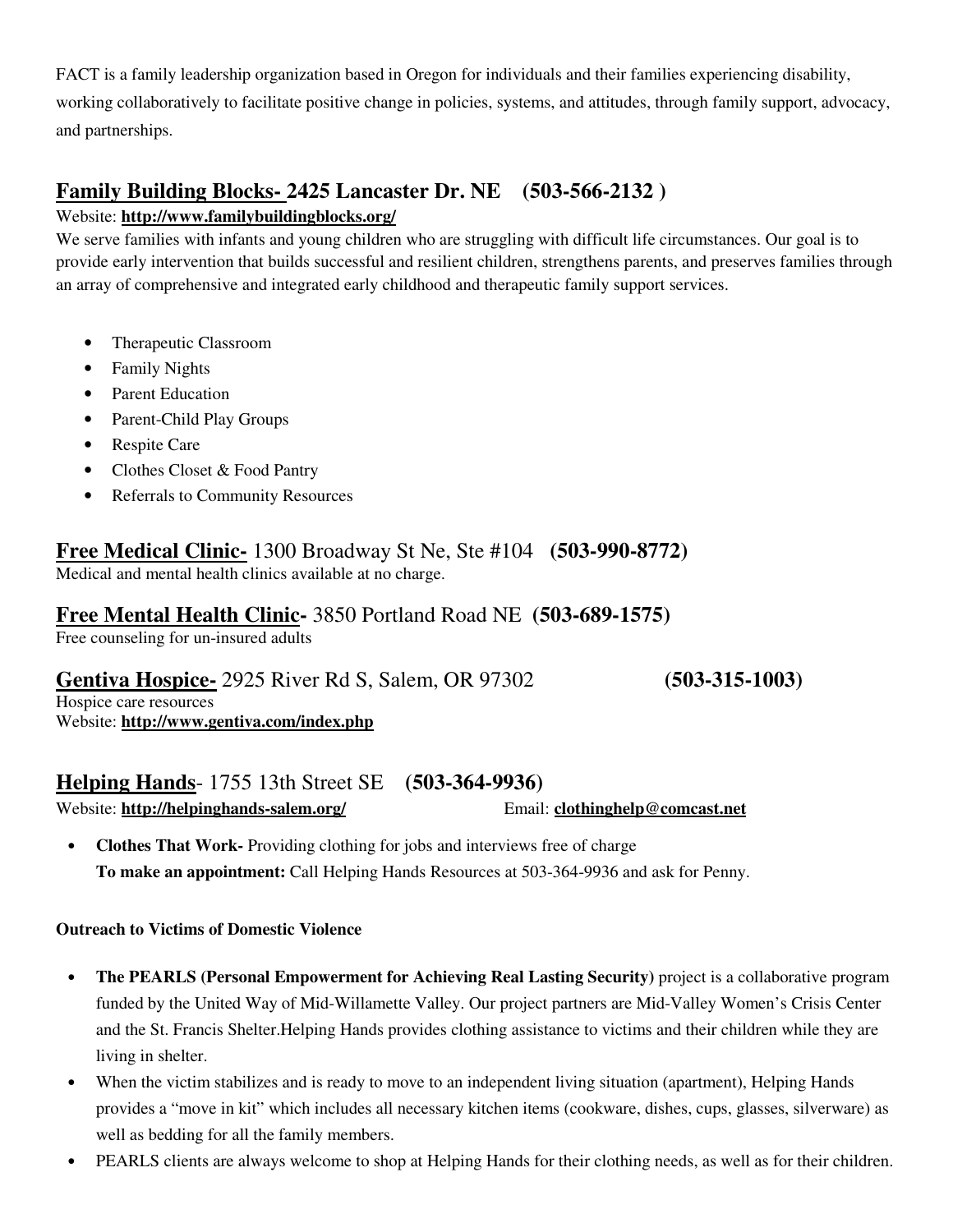## **Hope Pregnancy Clinic-** 2630 Market St. NE,

Helpline: 503-364-2464 - Business: 503-364-2543 Website: **hopepcsalem.org-** for volunteers Website: **possiblypregnant.org**- for patients Email: **hope@hopepcsalem.org**

## **Hope Station-** 1337 Madison St. NE, Suite 115 **(503-339-7710)**

#### **Website: http://www.hopestationcsi.org/**

Hope Station helps individuals who are hardworking, productive members of our community, yet struggling financially to pay their bills. They are trying to make ends meet while working lower paying jobs or are trying to recover from a financial set back do to a crisis. They are not using government programs that are funded by your tax dollars. Hope Station is a faith-based nonprofit organization dedicated to providing support to working individuals in need by providing grocery products, clothing, and educational classes. Receiving services requires a small monthly fee and two hours of volunteer services per month.

## **Horses of Hope- 2895 Cloverdale Drive SE Turner, OR 97392 (503-743-3890)**

An Equine Therapy program designed to help improve the lives of people living with physical, emotional, and behavioral challenges.

## **Inpatient Psychiatry**

Salem Hospital has an adult (18 and over) psychiatric unit, and there are others around the state. To access one, a person needs to be evaluated at the Psychiatric Crisis Center or a hospital emergency room. Oregon State Hospital does **not** take community referrals. For children (under 18), there are two psychiatric units in Portland and three subacute programs in Portland and Corvallis. They are difficult to get into and usually require a referral from a hospital emergency room.

## **Interfaith Hospitality Network-** 1055 Edgewater St NW **(503) 370-9752**

#### Website: **salemihn.org**

We are an emergency shelter program that utilizes the faith community to provide shelter, meals and compassionate assistance. Families are treated as guests and lives are transformed.

## **Liberty House- 2685 4th St NE, Salem (503-540-0288)**

A child abuse assessment center serving Marion and Polk Counties. Services include assessments, community outreach, and education about child abuse and its prevention.

## **Life Path Ministries (Salem Alliance Church 503-581-2129)**

LifePath provides tools for people to change their own behaviors and thoughts with biblically based recovery principles. Small groups are offered for the recovery of issues such as abuse, anger, codependency, addiction, failed relationships, divorce and food issues.

Website- **http://salemalliance.org/connect/restorationlifepath**

## **Marion County Drug Treatment (503-588-5358)**

Outpatient alcohol and drug counseling Methodone clinic

#### **Marion County Health Department (Adult Behavioral Services 503-588-5351, Children 503-588-5352)**

Provides information about mental health services, treatment to those with a major mental illness in Marion County.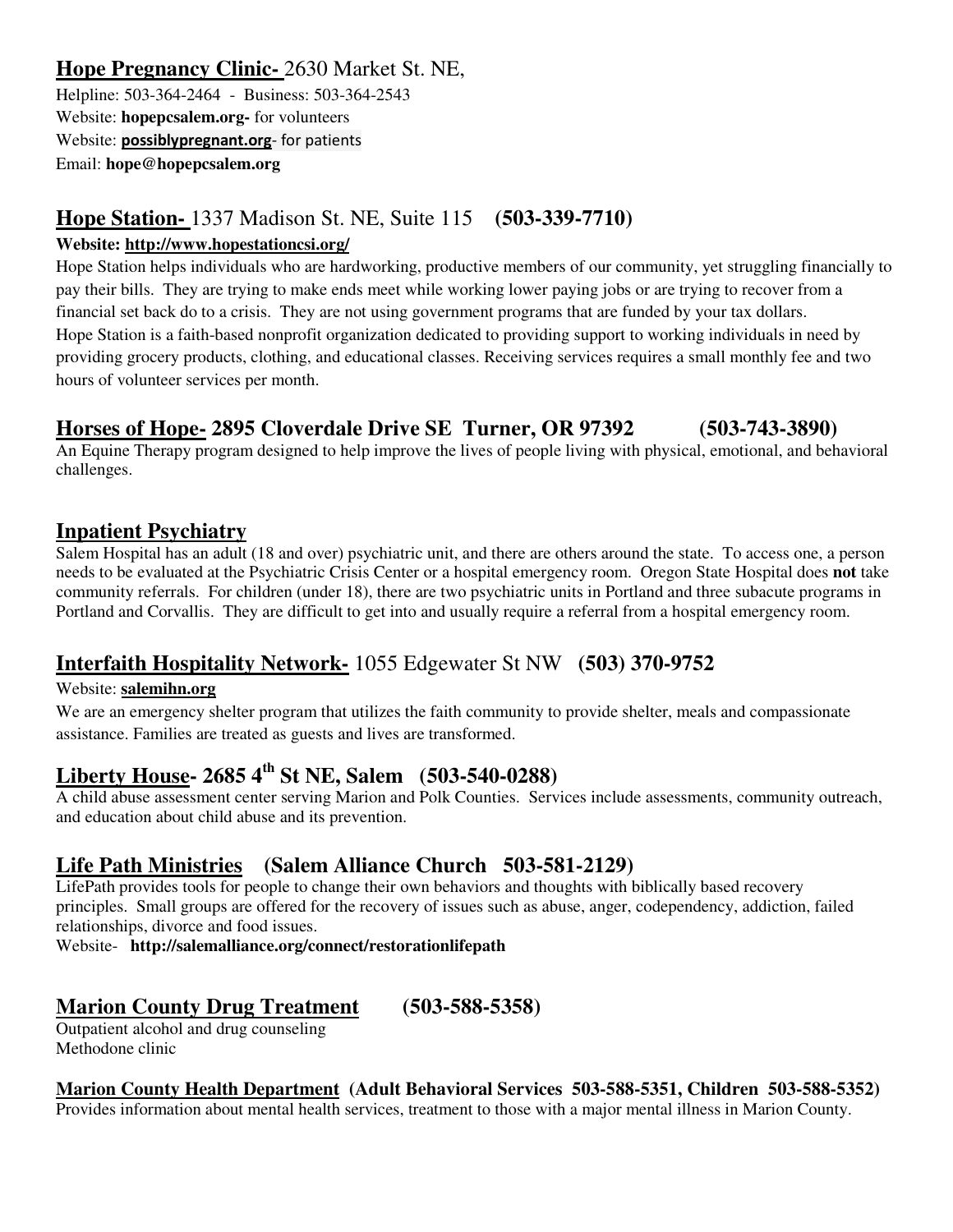## **Marion Polk Food Share- (**503)-581-3855 **http://www.marionpolkfoodshare.org/**

Marion Polk Food Share resources a network of nearly 100 member-direct service charities that distribute food for families and individuals. They can provide resource information concerning those food providing charities and have great resources for organizational volunteer opportunities.

## **Marion Polk Legal Aid Services**- 1655 State St, Salem, OR 97301 **(503) 581-5265**

## **Neighbor2Neighbor Mediation**

Salem Office : 945 Columbia St. NE, Salem, OR 97301 **(503.585.0651)** Marion County email: **n2nmediation@gmail.com** Albany Office: 308 Broadalbin St. SW, Albany, OR 97321 **(541.223.4189)** Benton & Linn email: **N2NBentonLinn@gmail.com**

#### **New Solutions (503-361-2724)**

Marion County program for the most at-risk children. Must be referred by an outpatient mental health counselor.

## **Northwest Human Services**- 681 Center St NE (503.588.5828)

#### Website: **http://www.northwesthumanservices.org/About-Us.html**

Northwest Human Services meets the needs of community members, regardless of social or economic status, by providing comprehensive medical, dental, mental health, and social services with respect, compassion, and acceptance of cultural and linguistic diversity.

#### **Programs:**

**West Salem Clinic**- 1233 Edgewater St NW (**Ph**: 503.378.7526) **Total Health Community Clinic-** 180 Atwater St, Monmouth, OR 97381 (**Ph:** 503.606.3288) **West Salem Mental Health-** 1245 Edgewater St NW (**Ph:** 503.378.7526) **West Salem Dental Clinic**- 190 Kingwood Ave NW (**Ph:** 503.315.0712) **HOAP**- 694 Church St NE (**Ph:** 503.588.5827) Homeless outreach and advocacy with daycare **HOST Youth & Family**- 1143 Liberty St NE (**Ph**: 503.588.5828) Shelter and support to teens

#### **NorthWest Senior & Disability Services-** 3410 Cherry Ave Ne, Salem (**503-304-3400)** Website: http://www.nwsds.org **Email:** information.nwsds@nwsds.org

NWSDS offers many services including: information and assistance, financial and medical assistance, in-home and community based services, senior meals, peer counseling, family caregiver support, Medicare counseling, Adult Foster Home licensing, and Adult Protective Services. You may find information about all of NWSDS' services under the "Get Assistance" heading above. To quickly find answers to commonly asked questions, please go to the "How do I?" heading.

## **Oregon Council on Developmental Disabilities-** 540 24th Place NE, Salem **(503- 945-9941)**

**Oregon Family Support Network-** 1300 Broadway St. NE, Suite 403 (**503-363-8068) Helping families and children experiencing mental health, behavioral, or special educational challenges.** Website: **http://ofsn.org/** 

## **Oregon Health Plan Services**

Only certain providers are able to bill OHP for services. The following list shows OHP providers in this area: **Bridgeway Recovery** A & D Treatment 3325 Harold Dr. NE (503) 363-2021 **Community Counseling 6.4 MH all ages** 3737 Portland Rd. NE (503) 390-2600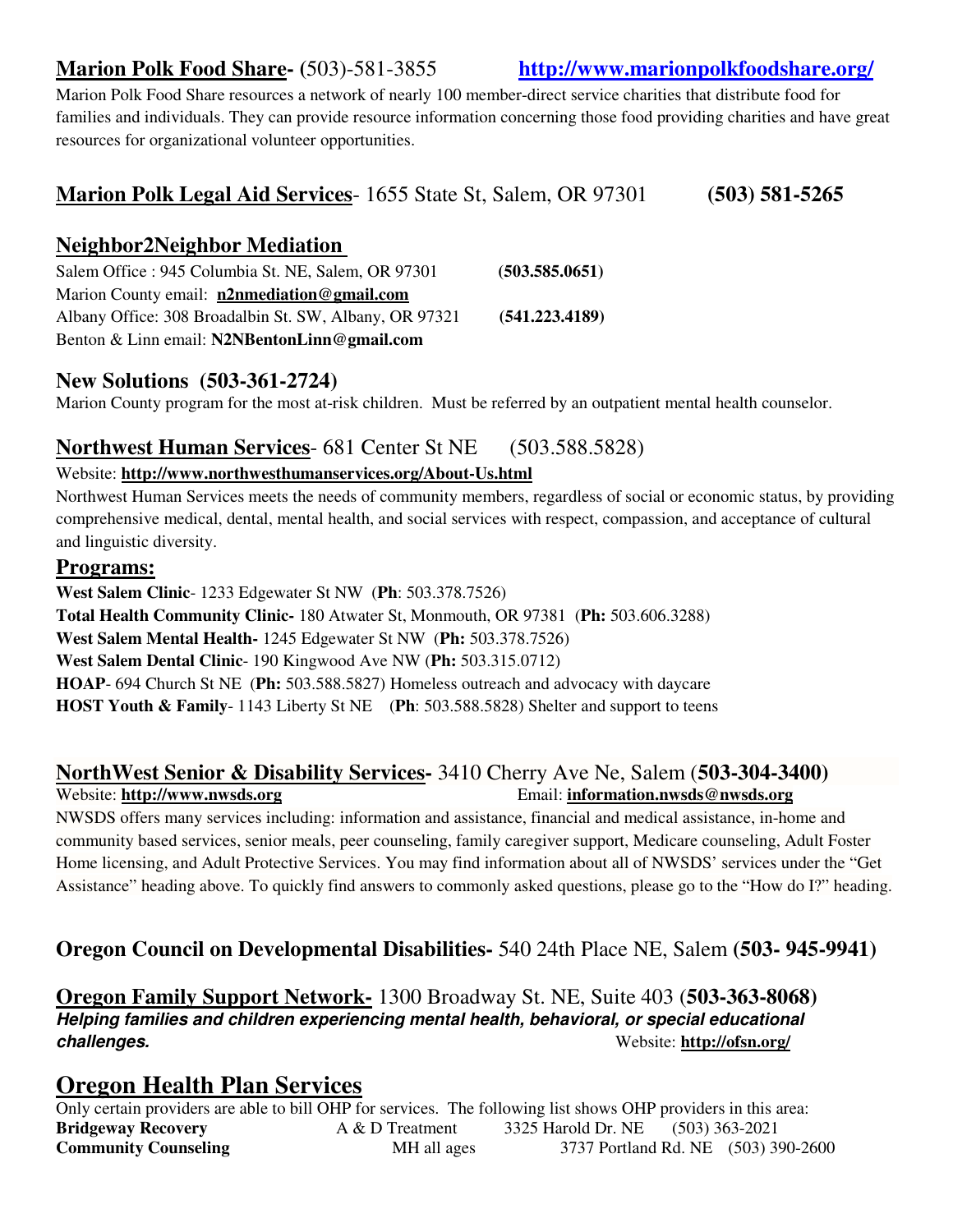| <b>Marion Co. Adult Behav. Health</b>                     | MH 18 and above                    | 3180 Center St. NE                   | $(503)$ 588-5351   |
|-----------------------------------------------------------|------------------------------------|--------------------------------------|--------------------|
|                                                           |                                    | Also 976 N Pacific Hwy in Woodburn   | $(503)$ 981-5851   |
| <b>Marion Co. Children's Behav. Hith.</b> MH up to 18 y/o |                                    | 2421 Lancaster Dr. NE (503) 588-5352 |                    |
|                                                           |                                    | Also 976 N Pacific Hwy. in Woodburn  |                    |
|                                                           | Also 442 McClaine St. in Silverton |                                      | $(503)$ 588-5352   |
| <b>New Perspectives Center</b>                            | MH all ages                        | 1675 Winter St. NE                   | $(503)$ 316-6770   |
|                                                           |                                    | 565 Union St. NE                     |                    |
| <b>West Salem Mental Health</b>                           | MH all ages                        | 1245 Edgewater NW                    | $(503)588 - 5816$  |
| <b>Options Counseling</b>                                 | MH up to $18 \text{ y/o}$          | 2645 Portland Rd NE                  | $(503)$ 390-5637   |
| <b>Salem Psych Associates/Valley MH</b>                   | MH all ages                        | Various locations                    | $(503) 589-4046$   |
| <b>Polk County Mental Health</b>                          | MH all ages                        | W Salem                              | $(503) 585 - 3012$ |
|                                                           |                                    | <b>Dallas</b>                        | (503) 623-9289     |

### Peace Makers- (via Salem Alliance) (503-581-2129)

#### Website: **http://www.salemalliance.org/resources/peacemakers** Email: **adudley@salemalliance.org**

- Trained conciliators helping fellow believers and seekers respond to conflict Biblically
- Listening to understand together both the material concerns and personal issues involved.
- Teaching biblical principles for resolving conflict.
- Clarifying personal responses that will glorify God, serve others, and imitate Christ.
- Exploring steps towards forgiveness, reconciliation, and restoration.

## **Polk County Mental Health (West Salem 503-585-3012 Dallas 503-623-9289)**

Provides mental health services to Polk County residents.

## **Project ABLE (503-363-3260)**

Peer-to-peer services and supports for persons recovering from mental illness and/or substance abuse.

## **Psychiatric Crisis Center (1118 Oak St. SE, Salem 503-585-4949)**

- Mental health counselors available 24/7.
- Psychiatric prescriber one time only.
- Respite and temporary case management available

#### **Retrouvaille-** 503-225-9191

Website: **http://retrouvailleportland.wordpress.com/** Email: **portland@retrouvaille.org** 

**A program to Help Couples Heal and Renew Their Marriages** 

## **Salem Leadership Foundation-** 1339 Madison Street NE

SLF is a faith based organization whose prime mission is building bridges for faith-in-action partnerships between churches and community organizations in order to meet local needs. Many partnerships have been established since 1993, more are being developed, and a plethora of volunteer opportunities exist. Office Manager - **503-315-8924 x301** Website: **http://www.salemlf.org/www2/** 

## **Salem Pastoral Counseling Center -1300 Broadway NE, Salem (503-370-8050)**

Professional counseling, available on a sliding-fee scale if needed. Can work with churches/pastors to arrange payment plan. Scholarships available to those that qualify.